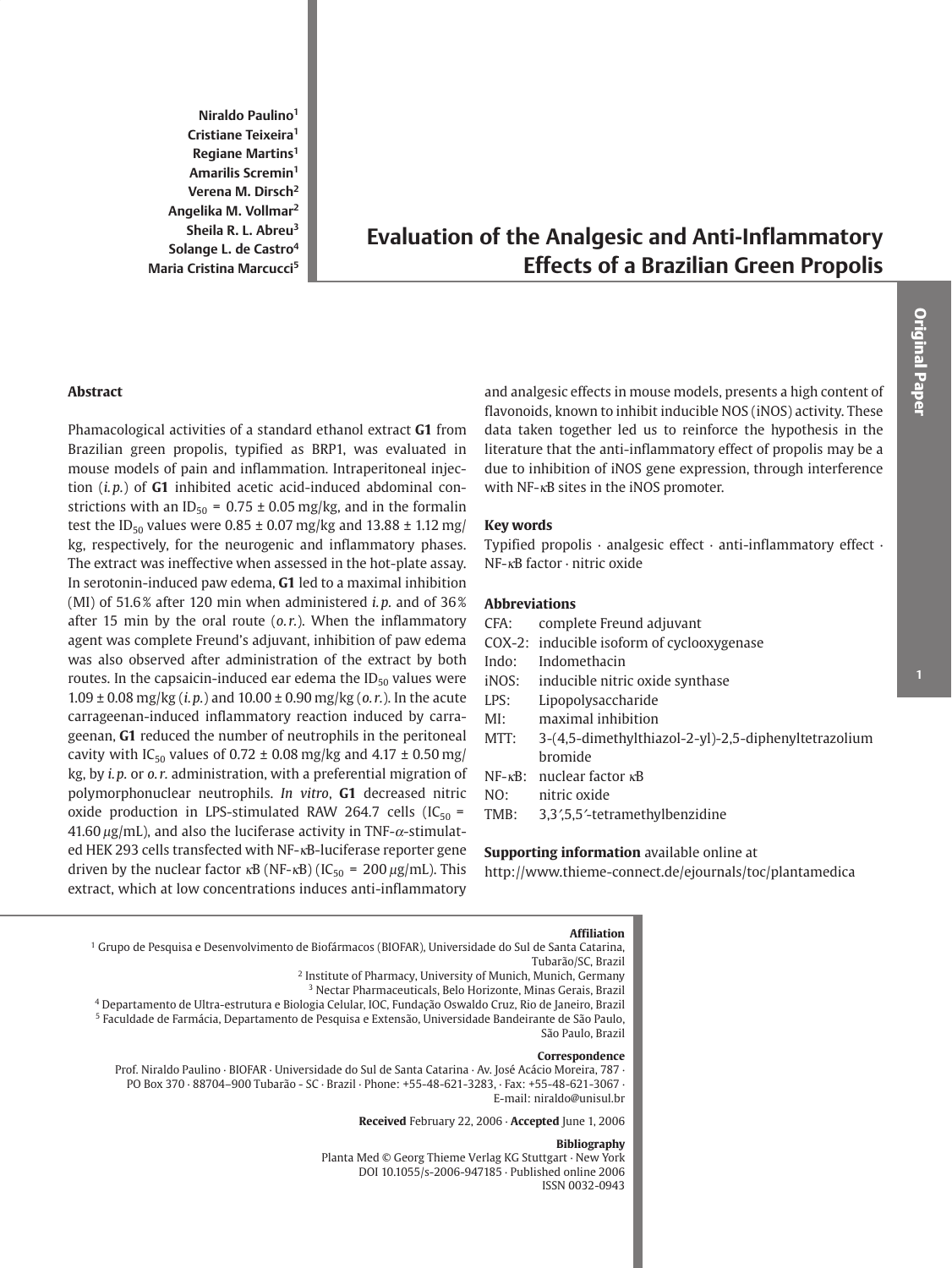### **Introduction**

Propolis is a resinous material produced by bees that displays a variety of biological properties, such as activity against viruses, bacteria, fungi, patogenic protozoa, and also tumour cells [1]. This natural product also behaves as an anti-hyperalgesic and anti-inflammatory agent [2], [3], and these properties have been associated with the ability of propolis to act as a free radical scavenger.

Chemical studies have revealed the complex composition of propolis, with more than 300 constituents, including several bioactive phenolic compounds such as flavonoids and derivatives of hydroxycinnamic acids [4].

In a previous study, multivariate analysis associating ethanol extracts of different samples with the levels of bioactive compounds determined by HPLC allowed the typification of Brazilian propolis [5].

Ethanol extracts from propolis collected in Bulgaria and the South of Brazil as well as three prenylated derivatives of  $p$ -coumaric acid isolated from a sample from the State of Paraná, presented a potent relaxant effect on smooth muscle isolated from guinea pig trachea [6], [7], an effect associated with the release of nitric oxide (NO) [8]. The objective of the present study was to characterize the chemical composition of an ethanol extract obtained from Brazilian propolis collected in the State of Minas Gerais and investigate its anti-hyperalgesic and anti-inflammatory properties and the possible involvement in inhibition of NO production.

### **Materials and Methods**

# Preparation and chemical characterization of the ethanol extract of propolis

The propolis sample was collected in March of 2002 in the State of Minas Gerais State (Brazil) by Nectar Pharmaceuticals Ltd. and was subsequently frozen and stored in our laboratory. It was triturated and macerated with an extractive solution containing  $96\%$  (v/v) ethanol for 10 days, with a single stirring for 10 min each day. Afterwards, the solvent was evaporated to dryness and a stock solution was prepared in  $96\%$  (v/v) ethanol and named G1. Before use, the extract was diluted in phosphate-buffered saline (PBS) and the final concentration of ethanol in the assays did not exceed 0.5%, which had no effect on the animals or cell cultures.

The chemical composition of G1 was determined by high performance liquid chromatograpy using a Merck-Hitachi apparatus (Darmstadt, Germany), equipped with a pump (model L-7100, Merck-Hitachi) and a diode array detector (model L-7455, Merck-Hitachi). Separation was achieved in a Lichrochart 125 -4 column (Merck; Darmstadt, Germany) as previously described [7]. Detection of the components was monitored at 280 nm and standard compounds were co-chromatographed with the extract. Data analysis was performed in a Merck-Hitachi D-7000 (Chromatography Data Station - DAD Manager).

### Isolation and characterization of the phenolic compounds

The crude material was dissolved in a small amount of methanol and fractionated on a Sephadex LH-20 (Pharmacia; Piscataway, NJ, USA) column using methanol as eluent. We obtained four fractions by monitoring under UV (360 nm). The extracts were evaporated and analyzed by HPLC. The main fraction was evaporated to obtain a syrup and resuspended in 60% methanol (in water) and centrifuged. The supernatant was chromatographed on a Lobar LiChroprep RP-18 Merck column (40 – 63 um), using a Duramat pump (Merck), monitoring with UV light (360 nm). We was used a gradient system to elute (methanol: water) the sample. Ten fractions were collected and chromatographed by HPLC. Compound (1) (10 mg) was obtained pure in fraction 2, compound  $(2)$  (158 mg) in fraction 4, compound  $(3)$  (206 mg) in fraction 8, and compound  $(4)$   $(42 \text{ mg})$  in fraction 10. Finally, these products were purified by preparative HPLC (Merck-Hitachi), equipped with a pump (model L-6000, Merck-Hitachi) and a UV detector (L-4000, Merck-Hitachi); purification was achieved on a column Spherisorb ODS-2 ( $25 \times 1$  cm, 5  $\mu$ m particle size column). This purification was further tested by analytical HPLC.

### **Drugs and reagents**

Acetic acid, formalin, indomethacin, morphine, 2,2,2-tribromoethanol, serotonin, complete Freund's adjuvant, capsaicin, λ-carrageenan (grade IV), 3,3',5,5'-tetramethylbenzidine (TMB), histamine, sulfanilamide, N-(1-naphthyl)ethylenediamine dihydrocholoride, 3-(4,5-dimethylthiazol-2-yl)-2,5-diphenyltetrazolium bromide (MTT) and TNF- $\alpha$  were acquired from Sigma Chemical Co. (St Louis, MO, USA). Lipopolysaccharide (LPS) (Escherichia coli, serotype 055:B5) was purchased from Sigma (Deisenhofen, Germany). For other reagents, the suppliers are indicated below.

#### **Animals and cell cultures**

Swiss male mice (18 – 30 g) were housed at  $21 \pm 2$  °C under a 12-h light-dark cycle. Food and water were offered ad libitum. The experiments were carried out in accordance with current guidelines for the care of laboratory animals [9]. In all the experiments, each group consisted of 6 mice.

RAW 264.7 cells (murine macrophage lineage; ATCC; Manassas, VA, USA) were cultured in Dulbecco's modified essential medium with 4 mM L-glutamine and 4.5 g/L glucose (DMEM, endotoxin level < 0.005 EU/mL; Bio Whittaker; Heidelberg, Germany), supplemented with 10% heat-inactivated fetal calf serum (Gibco/BRL Life Technologies; Eggenstein, Germany). Cells were maintained at 37 °C in an atmosphere with  $5\%$  CO<sub>2</sub> and used for experiments between the 4<sup>th</sup> and 12<sup>th</sup> passages.

HEK 293 cells (human embryonic kidney lineage, ACC 305; DSMZ – German Collection of Microorganisms and Cell Cultures; Braunschweig, Germany) were maintained in DMEM supplemented with 10% fetal bovine serum (Life Technologies; Eggenstein, Germany), 2 mM L-glutamine (Merck; Darmstadt, Germany) and 100 U/mL penicillin and 100 µg/mL streptomycin (PAN Biotech; Aidenbach, Germany). Cells were split 1:10 when reaching 85-90% confluence using 0.05% trypsin plus 0.02% EDTA in PBS.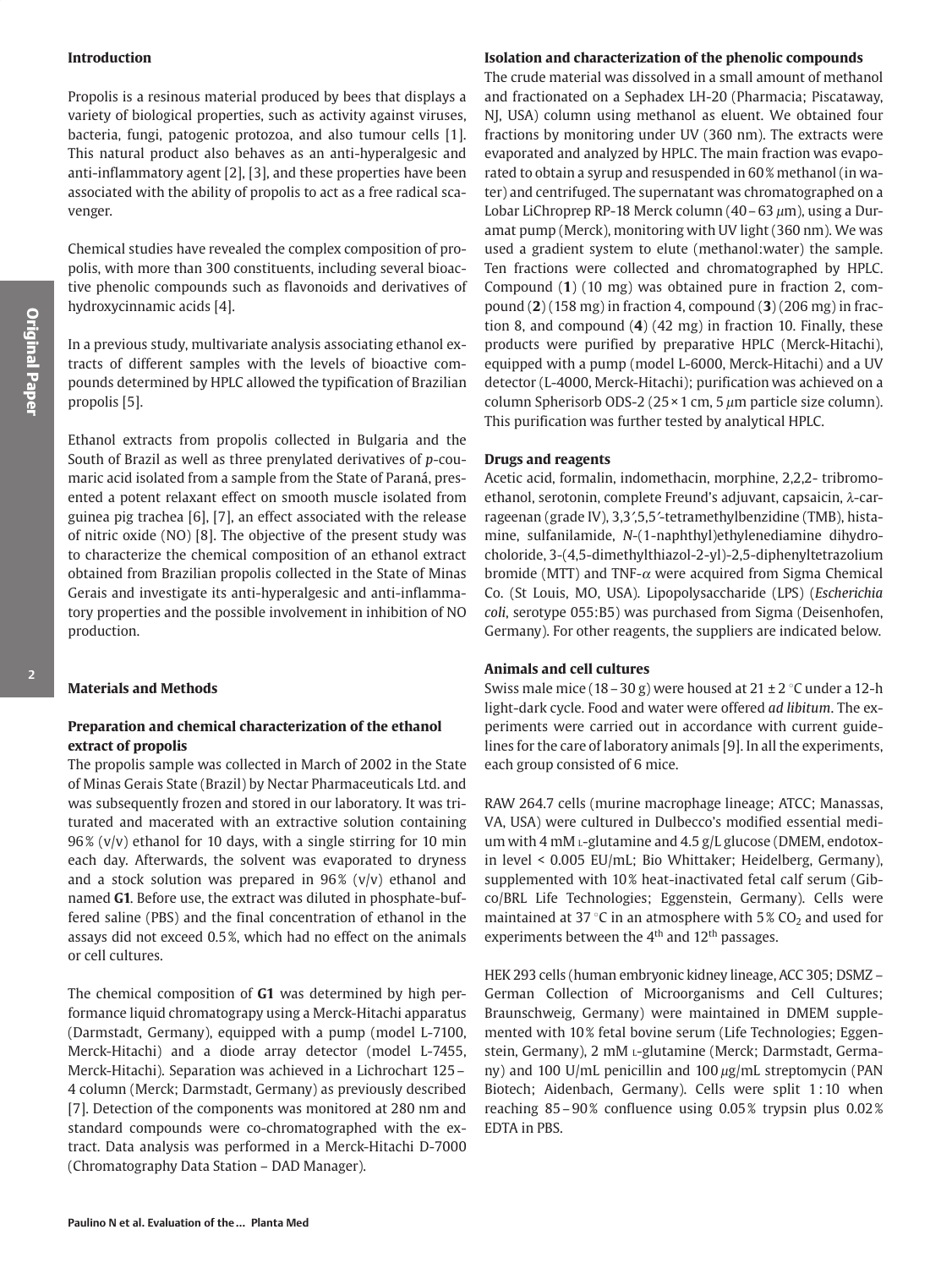# Chemically-induced abdominal constrictions assay

The mice were treated with  $G1$  (1 or 10 mg/kg body weight) by the intraperitoneal route  $(i.p.)$  30 min before  $i.p.$  injection of 0.6% acetic acid in PBS. Afterwards, the mice were placed in separate boxes and the number of abdominal constrictions was cumulatively counted, as previously described [6]. Indomethacin  $(1 \text{ mg/kg}, i.p.)$  was used as the positive control and PBS was used as the negative one.

# Formalin-induced nociception assay

The mice were treated with  $G1(1 \text{ or } 10 \text{ mg/kg}$  body weight, *i.p.*) 30 min before injection under the surface of the right hindpaw of  $20 \mu$ L 2.5% formalin (0.92% formaldehyde) in PBS. Indomethacin  $(1 \text{ mg/kg})$  was used as the positive control and PBS as the negative one. One mouse of each group was observed simultaneously from 0 to 30 min following formalin injection. The amount of time spent licking the injected paw, indicative of pain, was monitored. After the first 5 minutes, the licking time monitored the neurogenic phase and the following 10 min the inflammatory phase [6].

## **Hot-plate test**

The animals were treated with  $G1$  (1 or 10 mg/kg body weight, i.p.) 30 min before the test. Morphine (10 mg/kg, i.p.) was used as the positive control and PBS as the negative one. The mice were placed onto a heated surface of a glass cylinder (diameter of 24 cm), and the time until shaking or licking of the paws or jumping was recorded as response latency using a thermal analgesiometer hot plate (Ugo Basile; Comerio, Italy), according to the method described by Eddy and Leimback [10].

### Serotonin- and CFA-induced paw edema assays

The animals were treated with  $G1$  by *i.p.* (1 or 10 mg/kg body weight) and o.r. (10 or 100 mg/kg body weight), 30 min before the injection of the inflammatory agents. Under slight anesthesia with 2,2,2-tribromoethanol (0.12  $g/kg$ ), the mice received an intradermal injection in one hindpaw of  $20 \mu$ L serotonin (300 nmol/paw) or CFA (20 $\mu$ L/paw) in PBS. As negative control, the contralateral paw received 20  $\mu$ L PBS. At several times after injection of serotonin or CFA, edema was measured by use of an analytical balance and expressed in grams as the difference between the test and control paws [11].

# Capsaicin-induced ear edema assay

The animals were treated with  $G1$  by i.p. (1 or 10 mg/kg body weight) and o.r. (10 or 100 mg/kg body weight). After 30 min,  $20 \mu$ L capsaicin (250  $\mu$ g/ear) were applied to the inner and outer surface of the right ear. The left ear received  $20 \mu L$  PBS. Indomethacin.

# Acute carrageenan-induced inflammatory reaction in the peritoneal cavity

The animals were treated with  $G1$  *i.p.* (1 or 10 mg/kg body weight) and o.r. (10 or 100 mg/kg body weight), 30 min before the administration of carageenan  $(100 \,\mu\text{g/mL}, i.p.)$ . Indomethacin  $(1 \text{ mg/kg } i.p.$  and  $10 \text{ mg/kg } o.r.$ ) was used as the positive control. After 4 h, the peritoneal fluid was collected in sterile and heparinized PBS (2 mL), for quantification of the number of total cells using a Neubauer chamber and the differential counting of leukocytes after concentration of the exudate and staining with May-Grünwald-Giemsa. Myeloperoxidase activity was quanti-

fied by the  $H_2O_2$ -dependent oxidation of TMB, by addition of 25  $\mu$ L peritoneal exudate, 25  $\mu$ L 1.6 mM TMB and 100  $\mu$ L 0.3 mM  $H<sub>2</sub>O<sub>2</sub>$  in 96-well plates. The optical density was monitored at 450 nm, and the enzyme activity determined by comparison with a standard curve. Cell migration was quantified as previoulsy described [12].

# Nitric oxide and cell viability quantification

RAW 264.7 were seeded in 96-well plates  $(4 \times 10^4 \text{ cells/well})$ , and after 2 days were stimulated or not with  $1 \mu g/mL$  LPS in the absence or presence of  $G1$  (3 to 300  $\mu$ g/mL) for 20 h. The generation of NO was assessed in the supernatant of cell cultures by quantification of nitrite using the Griess reaction [13]. Briefly, 100  $\mu$ L of each supernatant were added to 96-wells plates together with 90  $\mu$ L 1% sulfanilamide in 5% phosphoric acid plus 90  $\mu$ L 0.1% N-(1-naphthyl) ethylenediamine dihydrocholoride in water, and the optical density was measured at 550 nm. Cell viability was determined by mitochondrial-dependent reduction of MTT (Sigma; St. Louis, MO, USA) to formazan quantified at 550 nm. After removal of the supernatant for nitrite determination, the cells were incubated with 0.5 mg/mL MTT at 37 °C for 45 min, the medium was aspirated, and  $250 \mu L$  DMSO for 3 h in the dark for solubilization of formazan.

## NF-<sub>KB</sub> transactivation activity

The transfection of HEK 293 cells was performed following the instructions of the manufacturer (Alexis Biochemicals; Grünberg, Germany). Briefly,  $5 \times 10^5$  cells were seeded in Petri dishes (diameter =  $6 \text{ cm}$ ) and after 24h, they were transfected with  $pNF$ - $\kappa$ Bluc and  $pRSV$ - $\beta$ -gal plasmid using the Ca<sup>2+</sup>-phosphate method [14]. The cells were plated in 24-well plates  $(1 \times 10^5$ cells/well) and, after incubation for 16 h, submitted to treatment for 2 h with 30 to 300  $\mu$ g/mL G1 or 10  $\mu$ M MG132 (Calbiochem; La Jolla, CA, USA), a specific inhibitor of the nuclear factor  $\kappa$ B (NFkB). Subsequently the cells were stimulated for 6 h with 1 ng/  $mL$  TNF- $\alpha$ , washed with PBS and lysed with passive lysis buffer. The NF-<sub>K</sub>B activity was measured by the luciferase assay system according to the manufacturer's instructions (Promega; Heidelberg, Germany), using an AutoLumat Plus luminometer (Berthold; Bad Wildbad, Germany).

# **Statistical analysis**

For the *in vivo* studies, the results are presented as the mean  $\pm$ S.E.M., except for the ID<sub>50</sub> values (i.e., the doses of extract necessary to reduce the response by 50% relative to the control value), expressed as the mean ± S.D. Differences between the in vivo experimental groups were evaluated using analysis of variance followed by Dunnett's multiple comparison test or by Student's ttest. For the *in vitro* studies, statistical analysis was carried out using unpaired Student's  $t$ -test. The IC<sub>50</sub> values were determined from individual experiments by concentration-response curves and were expressed as mean  $\pm$  S.E.M. P values less than 0.05 were considered significant.

# **Results**

The chemical composition of G1 was evaluated by HPLC analysis, showing high levels of the phenolic compounds 3,5-diprenyl-4hydroxycinnamic acid and derivatives, 2,2-dimethyl-6-carboxy-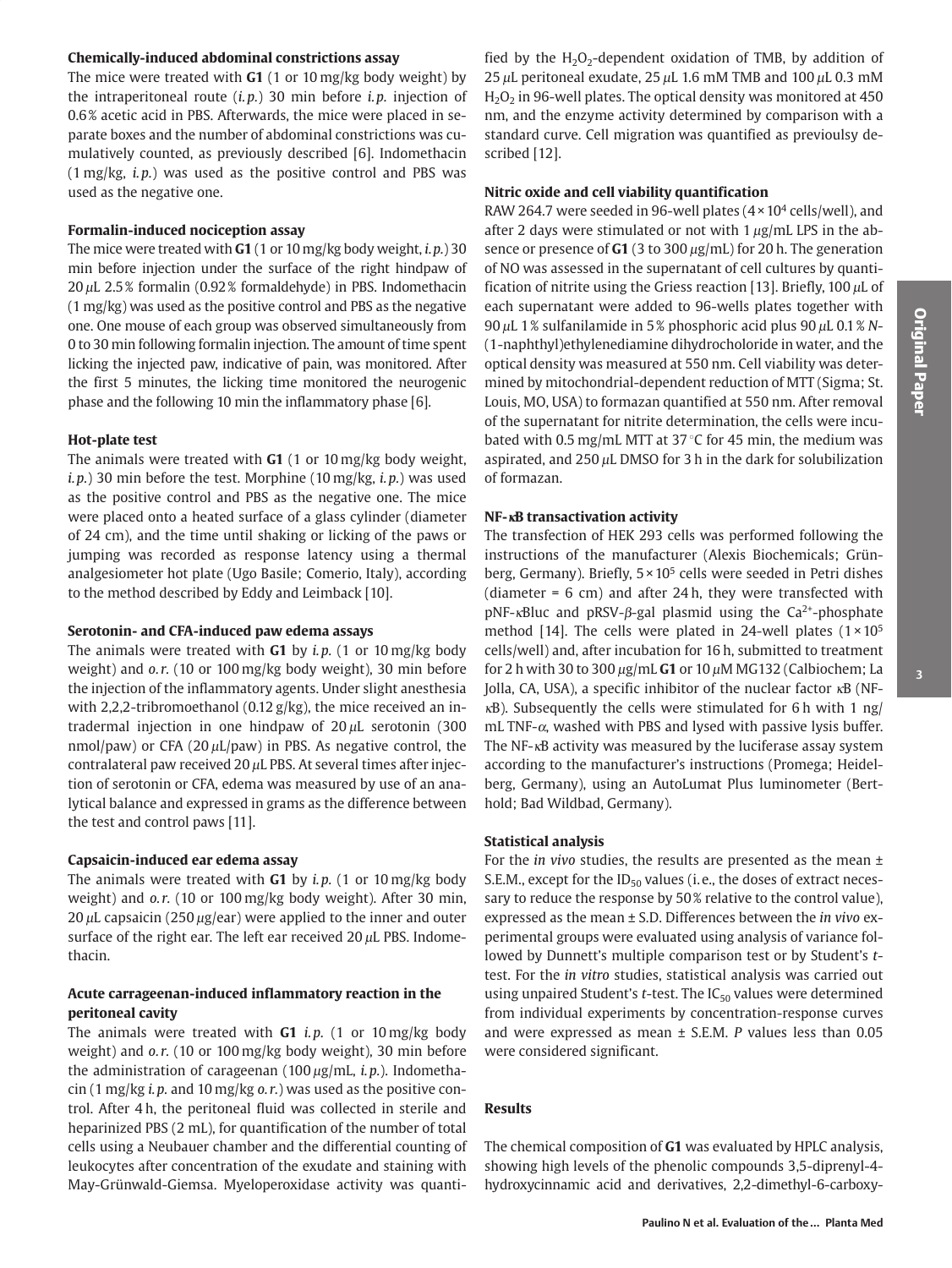

Fig. 1 Effect of the intraperitoneal administration of G1 (1 and 10 mg/kg) or indomethacin (Indo) (1 mg/kg) in the acetic acid-induced pain model. Each value represents the mean ± S.E.M. of 6 animals, and asterisks indicate significant inhibition in the number of abdominal constrictions in relation to the untreated group,  $P < 0.05$ .

ethenyl-8-prenyl-2H-1-benzopyran, 3-prenyl-4-hydroxycinnamic, p-coumaric, caffeic acid, caffeoylquinic acids besides cinnamic acids and the flavonoids pinobanksin and kaempferol (Table 1). The content of flavonoids corresponds to 22.37 mg/g dried extract.

G1 caused a significant inhibition of the number of abdominal constrictions induced by acetic acid, with an ID<sub>50</sub> = 0.75 ± 0.05 mg/kg and maximal inhibition (MI) of 66.9% (Fig. 1). When assessed in the formalin test, the extract inhibited significantly the induced nociception during the neurogenic phase (ID<sub>50</sub> =  $0.85 \pm 0.07$  mg/kg; MI = 61.4%) and the inflammatory phase  $(ID_{50} = 13.88 \pm 1.12 \text{ mg/kg}$ ; MI = 36.0%) (Fig. 2). In the hot-plate test, G1 produced no significant effect, while indomethacin increased by 2.2-fold the time of latency (data not shown).

Paw edema induced by serotonin was significantly inhibited by treatment with G1 at 1 mg/kg by *i.p.*, leading to an MI =  $51.6\%$ after 120 min (Fig.  $3A$ ) and when the extract was given orally  $(10 \text{ mg/kg})$ , an MI = 36% was achieved after 15 min (Fig. 3B). In the model of CFA-induced paw inflammation, G1 at 1 mg/kg by i.p. or at 10 or 100 mg/kg by  $o.r.$  also led to edema inhibition (Fig. 3C, D). In this model, G1 at  $10 \,\text{mg/kg}$  by *i.p.* led to signs of debilitation in the mice.

Fig. 4 shows that G1 administered by both routes significantly inhibited the ear edema induced by capsaicin. When given *i.p.*, the ID<sub>50</sub> was estimated to be 1.09  $\pm$  0.08 mg/kg, and the MI was 45.8%, while by o.r., the corresponding values were 10.00  $\pm$ 0.90 mg/kg and 50%.

In the model of carrageenan-induced peritonitis, the basal concentration of cells in the peritoneal cavity was  $0.6 \times 10^6$  cells/mL, while after 4 h, this concentration increased to  $12.9 \times 10^6$  cells/ mL, considered as 100% of cell migration. The percentage of neutrophil migration  $(84 \pm 2\%)$  was higher than that of mononuclear cells (16  $\pm$  3%), a pattern typical of a carrageenan-induced peritonitis (data not shown). G1 and indomethacin caused a statistically significant decrease in the number of total cells in the peritoneal cavity, showing inhibition of the inflammatory process (Fig. 5). The decrease in the number of neutrophils was 69.05% and 73.81% after administration by *i.p.* of, respectively, 1 and 10 mg/kg of the extract, with an estimated  $IC_{50} = 0.72 \pm 10$ 0.08 mg/kg. When  $G1$  was administered by  $o.r.$  the decrease was 42.5%, 65.0% and 67.5% for, respectively, the doses of 1, 10 and 100 mg/kg, with an IC<sub>50</sub> value of 4.17  $\pm$  0.50 mg/kg with a preferential migration of polymorphonuclear leukocytes. Indomethacin at 1 mg/kg  $(i, p)$  and 10 mg/kg  $(o, r)$  caused a decrease of neutrophil migration of, respectively, 70.6% and 69.0%. By both routes of administration, G1 and indomethacin led to a statistically significant decrease in the number of neutrophils, which was proportional to the decrease of MPO activity.



Fig. 2 Effect of the intraperitoneal administration of G1 (1 and 10 mg/kg) or indomethacin (Indo) (1 mg/kg) in the formalin-induced nociception assay: (A) neurogenic phase; (B) inflammatory phase. Each value represents the mean  $\pm$  S.E.M. of 6 animals, and asterisks indicate significant inhibition of the licking time in relation to the untreated group,  $P < 0.05$ .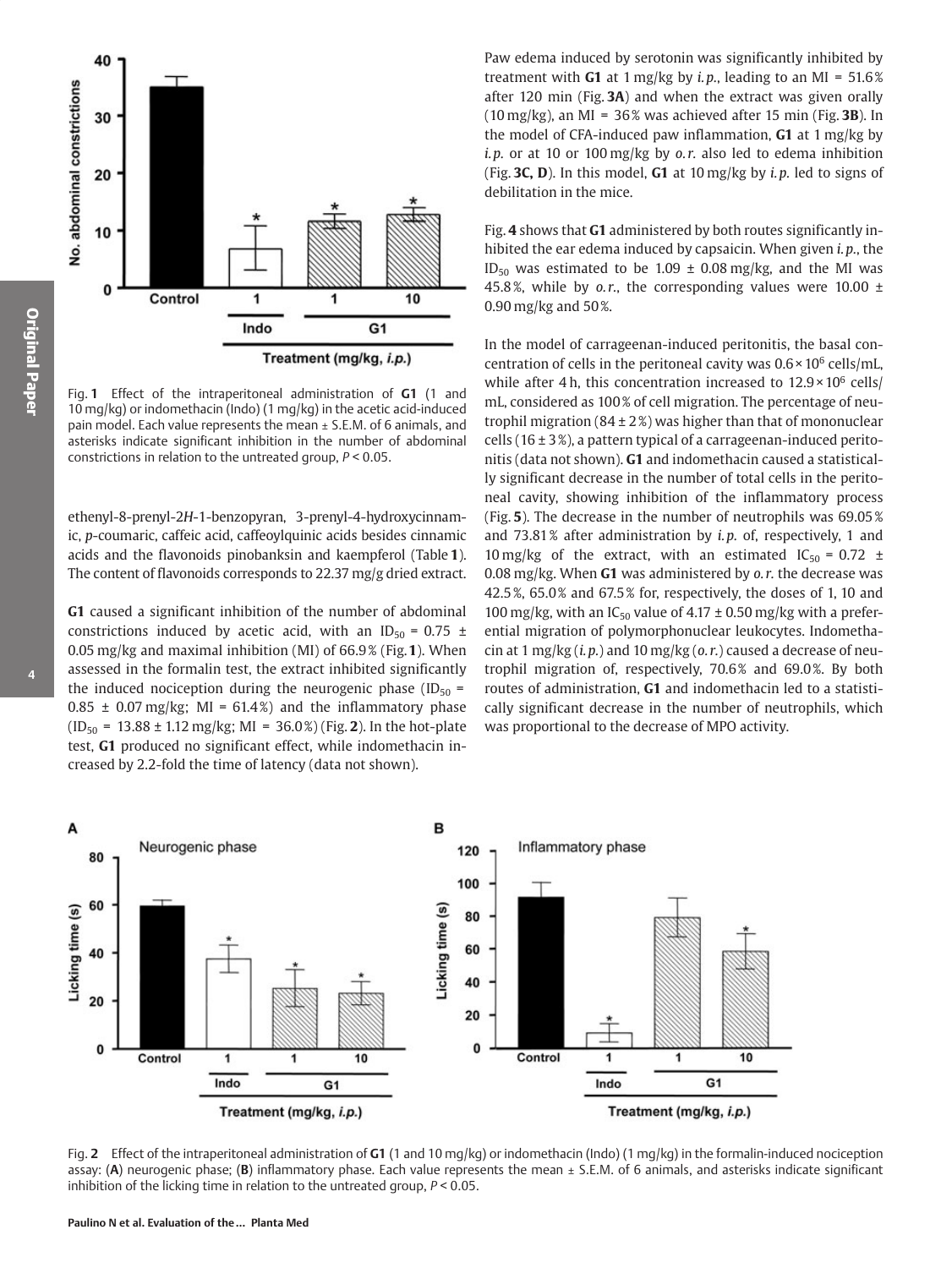

Fig. 3 Effect of G1 in the paw oedema models induced by: (A) serotonin and the extract administered by i.p.; (B) serotonin and the extract administered by  $o. r$ ; (C) complete Freund's adjuvant and the extract administered by  $i. p$ ; (D) complete Freund's adjuvant and the extract administered by o.r. Each value represents the mean ± S.E.M. of 6 animals, and asterisks indicate significant inhibition of the paw weight in relation to the corresponding untreated groups,  $P < 0.05$ .



Fig. 4 Effect of the administration of G1 in the capsaicin-induced ear oedema: (A) 1 or 10 mg/kg, i.p.; (B) 10 or 100 mg/kg, o.r. Each value represents the mean ± S.E.M. of 6 animals, and asterisks indicate significant inhibition of the paw weight in relation to the corresponding untreated groups,  $P < 0.05$ .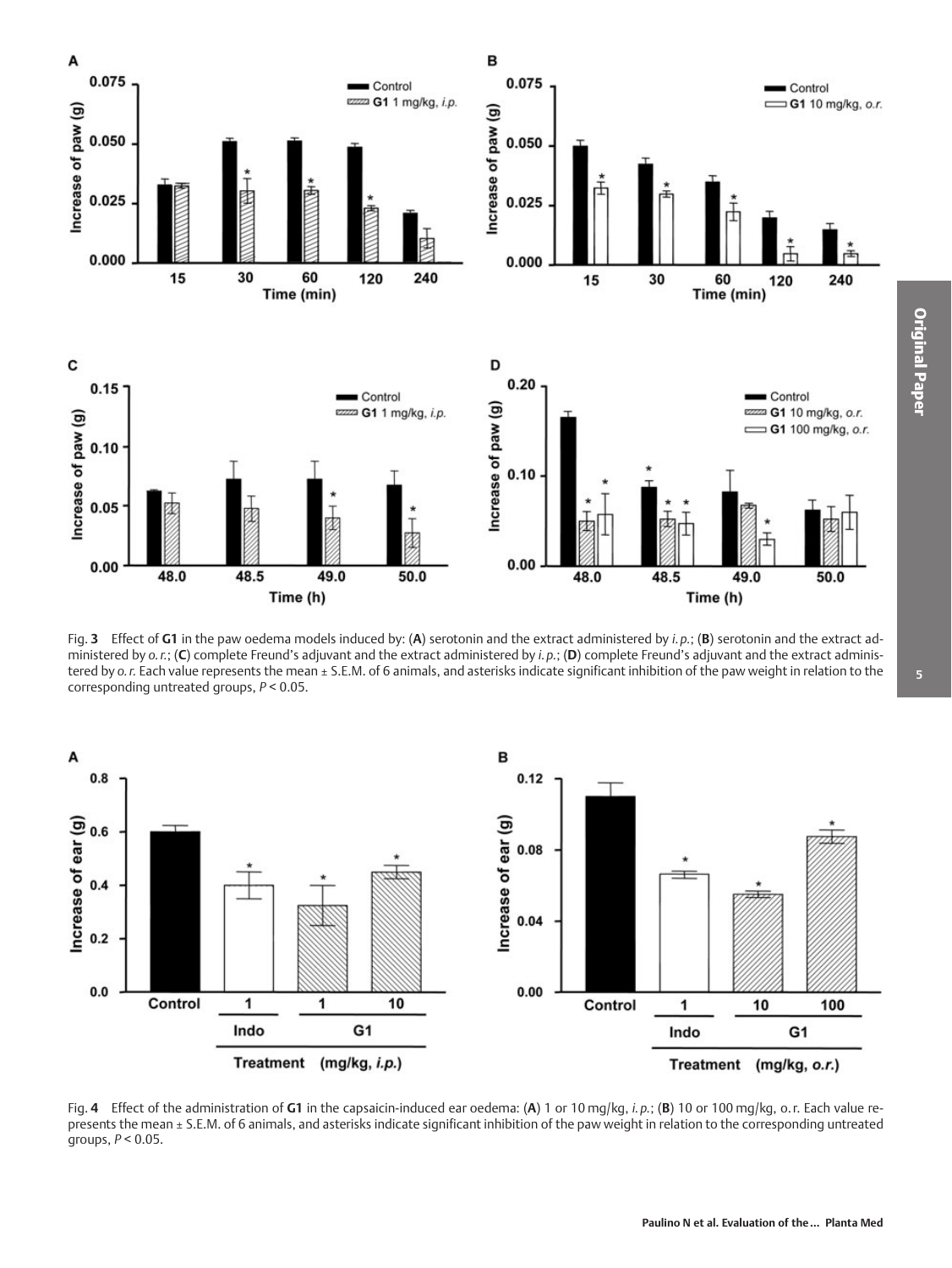

Fig. 5 Effect of the administration of G1 (1-10 mg/kg, i.p. and 1-100 mg/kg, o.r.) and 1 mg/kg indomethacin (i.p. or o.r.) in the acute carragenan-induced inflammatory reaction measured by the concentration of cells in the peritoneal fluid: (A) *i.p.*; (B)  $\rho$ .*r.* Each value represents the mean ± S.E.M. of 6 animals, and asterisks indicate significant inhibition of total number of cells in the peritoneal cavity in relation to the untreated groups,  $P < 0.05$ .



Fig. 6 Effect of treatment with G1 of cell lineages: (A) nitrite production by RAW 264.7 cells stimulated with 1  $\mu q/mL$  LPS for 20 h and treated with the extract (3 to 100 µq/mL); (B) luciferase activity in HEK 293 cell transiently transfected with a NF-xB-driven luciferase reporter gene by the extract (3 to 300  $\mu q/mL$ ) of 10  $\mu$ M MG 132. Bars represents the mean  $\pm$  S.E.M. of three independent experiments performed in triplicate, and asterisks indicate significant inhibition of the enzyme activity in relation to the untreated group,  $P < 0.05$ .

Treatment with G1 led to a decrease in nitrite concentration in the supernatant of RAW 264.7 macrophages with an  $IC_{50}$  = 41.5  $\mu$ g/mL, while in LPS-stimulated cells the nitrite concentration was  $54.4 \pm 10.0 \,\mu$ M (Fig. 6A). To concentrations up to  $100 \mu g$ /mL, the extract did not interfere with the viability of RAW 264.7 cells. In TNF- $\alpha$ -stimulated HEK 293 cells transfected with a NF-KB-driven luciferase reporter gene, G1 reduced the luciferase activity with an  $IC_{50} = 200 \mu g/mL$  (Fig. 6B).

### **Discussion**

Brazilian propolis has been previously subdivided in four types based on a multivariate statistical analysis of the composition of a series of standardized ethanol extracts determined by HPLC [5]. The propolis sample employed in the present work is classified as a subtype of BRP(SP/MG), named BRP1, since it presents a high content of the bioactive compounds 3,5-diprenyl-4-hydroxycinnamic acid, 2,2-dimethyl-6-carboxyethenyl-8-prenyl-2H-1-benzopyran, 3-prenyl-4-hydroxycinnamic and  $p$ -coumaric acids and the absence of 2,2-dimethyl-6-carboxyethenyl-2H-1benzopyran; also the flavonoids pinobanksin and kaempferol are present in high levels (22.37% of the dried extract), which is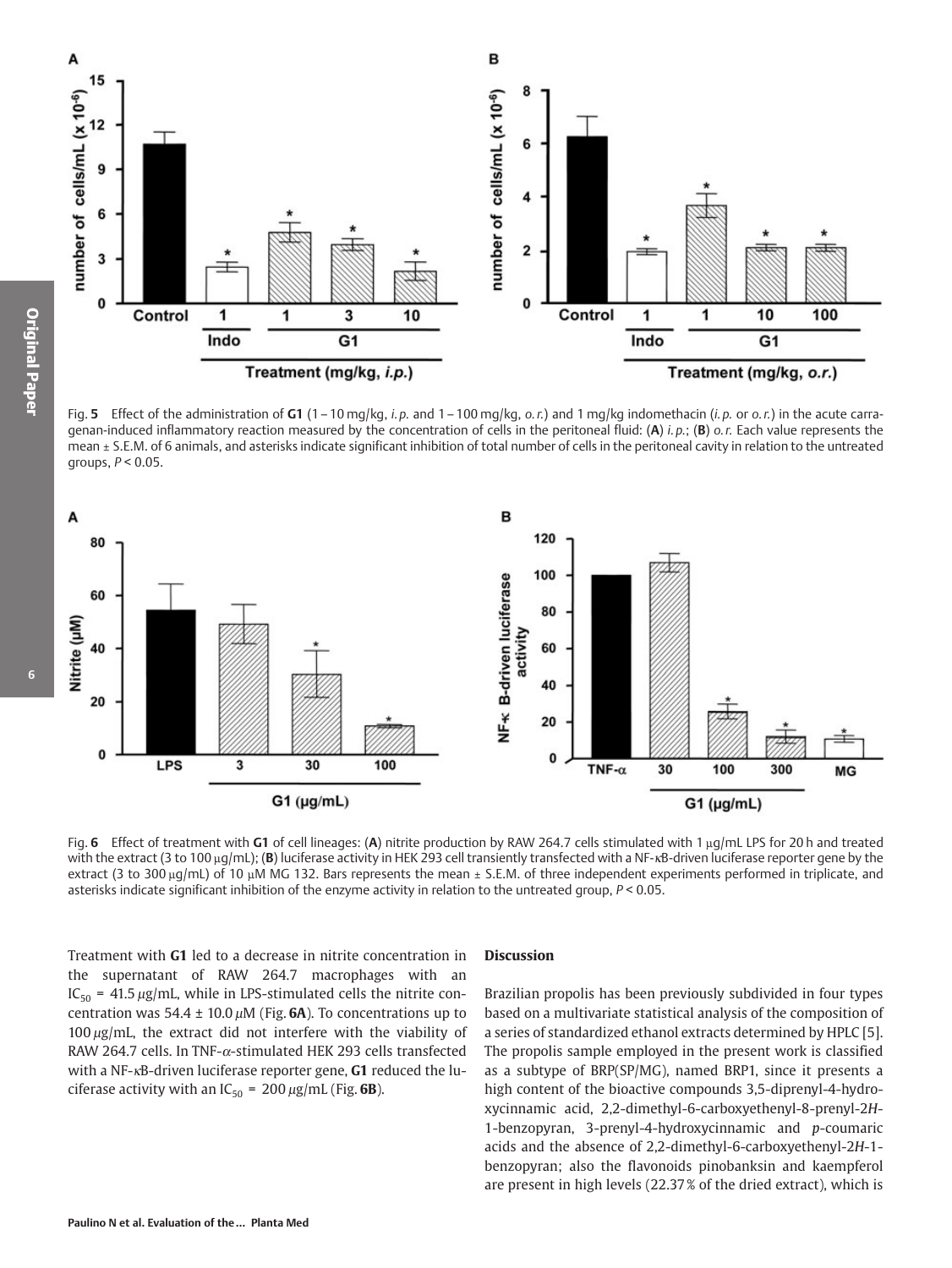a characteristic of green propolis samples collected in the State of Minas Gerais.

G1 showed significant analgesic and anti-inflammatory effects in mouse models. In models that induce pain by acetic acid or formalin, G1 produced an effect similar to that of another Brazilian ethanol extract named P1[2], and both extracts were ineffective in the hot-plate test.

In the different models of inflammation the propolis extract was administered *i.p.* and *o.r.*, and our results indicate a satisfactory oral absorption of the bioactive components of G1 leading to an effective anti-inflammatory activity. It is known in the literature that several vegetal extracts with important effects by *i.p.* lose their activity when administered orally [15].

The debilitation signs observed in mice injected with 10 mg/kg G1 *i.p.*, after CFA administration, could be due to a systemic suppression of activities in neutrophils and macrophages induced by G1 with an increase of lymphocyte activity induced by this agent. Possibly the axis of leukogenesis displaces the progenitor stem cells to differentiation to leukocytes, increasing the degenerative response induced by CFA in the joints and leading to a worsening of the animal status. On the other hand, the lower dose of 1 mg/ kg G1 showed an immunomodulatory effect, with regulation of the immunostimulatory and anti-inflammatory (suppresive) properties of propolis.

Mediators of inflammatory processes are involved in the paw or ear edema in mice induced by formalin or capsaicin [2], [16], [17]. The anti-edematogenic (vascular) effect of G1 is possibly secondary to its anti-inflammatory activity, i.e., to the process of cell migration, involving interference of active principle(s) present in the extract with the synthesis of such mediators. Supporting this hypothesis, Mirzoeva and Calder [18] reported that an ethanol extract of propolis suppressed prostaglandin and leukotriene generation by peritoneal macrophages in vitro as well as during zymosan-induced acute peritoneal inflammation in mice.

The experiments with carrageenan showed clearly that propolis inhibits neutrophil mobilization to the peritoneal cavity. The decrease of MPO activity corroborates such inhibition in G1-treated mice, since this enzyme is absent in other types of leukocytes  $[19]$ .

In vitro experiments demonstrated that G1 inhibited the production of NO in the supernatant of RAW 264.7 macrophages and the NF- $\kappa$ B activity in TNF- $\alpha$ -stimulated HEK 293 transfected cells. Using RAW 264.7 cells, propolis was shown to inhibit inducible NOS (iNOS) expression, the enzyme activity and the binding activity of NF-<sub>K</sub>B, and, in transfected cells, to inhibit iNOS promoter activity through its NF-<sub>KB</sub> sites [20]. This nuclear factor is involved in the control of inflammatory responses, interfering with the production of iNOS and of the inducible isoform of cyclooxygenase COX-2 [15]. Flavonoids, found in high contents in G1, present among their broad range of properties, the ability to act as an antioxidant agent, scavenging free radicals, including nitric oxide radical, and also to interfere in inflammatory processes, inhibiting iNOS and COX-2 activities [21], [22], [23].

Despite the existence of several pharmacological studies with propolis extracts [1], the present work demonstrates that a typified Brazilian propolis extract, at low concentrations, induces anti-inflammatory and analgesic effects in mouse models. These observations together with the in vitro results led us to reinforce the hypothesis of Song and coworkers [20] that the anti-inflammatory effect of propolis may be due to inhibition of iNOS gene expression, through interference in NF-<sub>KB</sub> sites in the iNOS promoter. The propolis components responsible for the pharmacological activities are currently not known, but the flavonoids pinobanksin and kaempferol and the phenolic acids 3,5-diprenyl-4-hydroxycinnamic acid, 2,2-dimethyl-6-carboxyethenyl-8prenyl-2H-1-benzopyran and 3-prenyl-4-hydroxycinnamic are strong candidates. Further experiments are now in progress aiming to investigate the influence of these compounds in these pharmacological properties of Brazilian green propolis.

## **Acknowledgements**

This study was supported by grants from the Universidade do Sul de Santa Catarina (UNISUL) and Fundação de Amparo à Pesquisa do Estado de São Paulo (Fapesp # 95/09306-5) in Brazil and Deutscher Akademischer Austauschdienst (DAAD) Bonn in Germany. We like to thank Mrs. Elfriede Eppinger (University of Munich, Germany) for her excellent technical assistance.

### **References**

- <sup>1</sup> De Castro SL. Propolis: biological and pharmacological activities. Therapeutic uses of this bee-product. Annu Rev Biol Sci 2001; 3: 49-83
- <sup>2</sup> De Campos RO, Paulino N, da Silva CH, Scremin A, Calixto JB. Anti-hyperalgesic effect of an ethanolic extract of propolis in mice and rats. J Pharm Pharmacol 1998; 50: 1187-93
- <sup>3</sup> Menezes H, Alvarez JM, Almeida E. Mouse ear edema modulation by different propolis ethanol extracts. Arzneimittelforschung 1999; 49:  $705 - 7$
- <sup>4</sup> Bankova VS, De Castro SL, Marcucci MC. Propolis: recent advances in the chemistry and plant origin. Apidologie 2000; 31: 3-15
- <sup>5</sup> Marcucci MC. Process to typing natural products. Brazilian National Institute for Intellectual Property (INPI) PI 0105471-6, 2000
- <sup>6</sup> Paulino N, Dantas AP, Bankova VS, Longhi DT, Scremin A, De Castro SL et al. Bulgarian propolis induces analgesic and anti-inflammatory effects in mice and inhibits in vitro contraction of airway smooth muscle. J Pharmacol Sci 2003; 93: 307 - 13
- 7 Marcucci MC, Ferreres F, Garcia-Viguera C, Bankova VS, De Castro SL, Dantas AP et al. Phenolic compounds from Brazilian propolis with pharmacological activities. [Ethnopharmacol 2001; 74: 105 - 12
- <sup>8</sup> Paulino N, Scremin FM, Raichaski LB, Marcucci MC, Scremin A, Calixto JB. Mechanisms involved in the relaxant action of the ethanolic extract of propolis in the guinea-pig trachea in vitro. J Pharm Pharmacol 2002;  $54:845-52$
- <sup>9</sup> Zimmermann M. Ethical guidelines for investigations of experimental pain in conscious animals. Pain 1983; 6: 109 - 10
- <sup>10</sup> Eddy NB, Leimback D. Synthetic analgesics. II Dithienylbutenyl and dithienylbutylamines. J Pharmacol Exp Ther 1953; 107: 385-93
- <sup>11</sup> Calixto JB, Zanini Jr JC, Cruz AB, Yunes RA, Medeiros YS. Extract and compounds obtained from Mandevilla velutina inhibit arachidonic acid-induced ear oedema in mice, but not rat stomach contraction. Prostaglandins 1991; 41: 515-26
- <sup>12</sup> Carvalho JC, Sertie JA, Barbosa MV, Patricio KC, Caputo LR, Sarti SJ et al. Anti-inflammatory activity of the crude extract from the fruits of Pterodon emarginatus Vog. J Ethnopharmacol 1999; 64: 127-33
- <sup>13</sup> Green LC, Wagner DA, Glogowski J, Skipper PL, Wishnok JS, Tannenbaum SR. Analysis of nitrate, nitrite and [<sup>15</sup>N] nitrate in biological fluids. Anal Biochem 1984; 126: 131-8